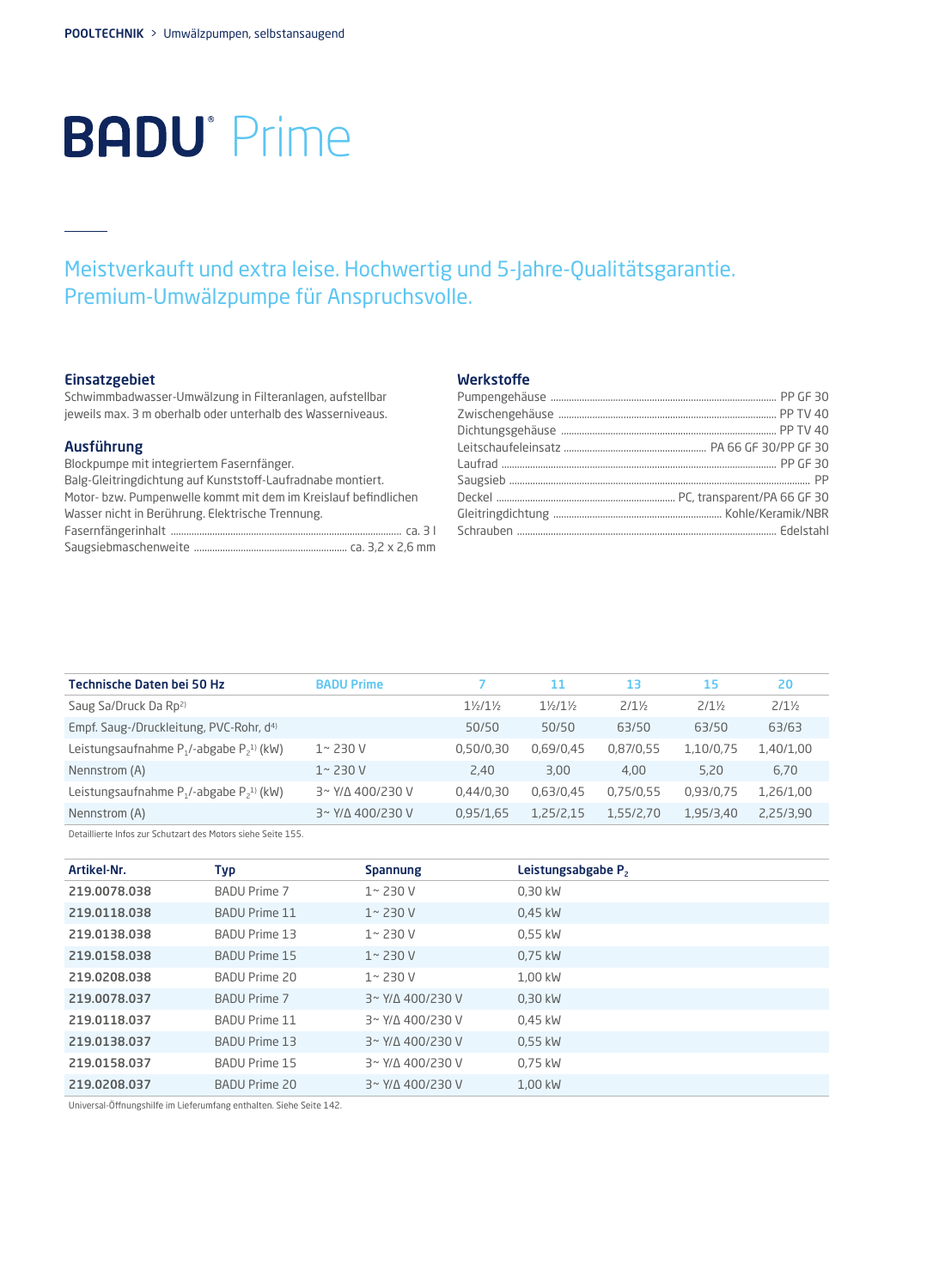













Leistung Maße Ausführliche Maße Ausführliche Maße Ausführliche Maße auf Anfrage oder unter badu.de

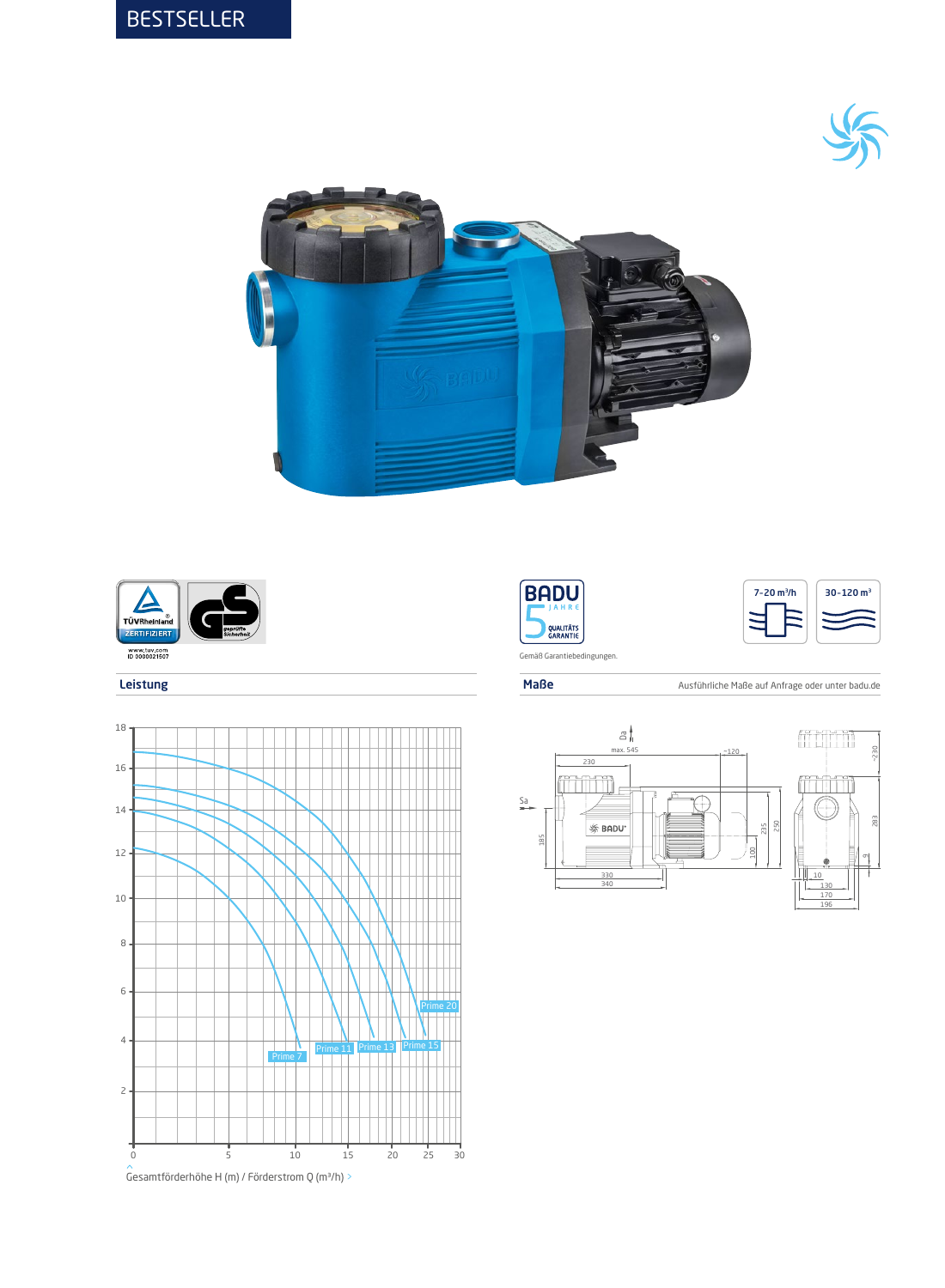# **BADU**<sup>•</sup> Prime

## Extra quiet, high quality bestseller. Premium circulation pump for discerning customers.

### Field of application

Swimming pool water circulation through a filter system. The pump can be installed max. 3 m above or below water level.

### Design

Monoblock-type pump with integrated strainer tank. The bellow-type mechanical seal is mounted on a plastic shaft protector sleeve. Motor/pump shaft has no contact with the pool water providing complete electrical separation. Strainer tank capacity ........................................................................... approx. 3 l

| outuner turns capacity minimummummummummummummum approxi o r |  |  |  |  |
|--------------------------------------------------------------|--|--|--|--|
|                                                              |  |  |  |  |

#### Materials used

| <b>Technical data at 50 Hz</b>                     | <b>BADU Prime</b>          |                | 11             | 13               | 15               | 20               |
|----------------------------------------------------|----------------------------|----------------|----------------|------------------|------------------|------------------|
| Inlet Sa/outlet connection Da Rp <sup>2)</sup>     |                            | $1\frac{1}{2}$ | $1\frac{1}{2}$ | $2/1\frac{1}{2}$ | $2/1\frac{1}{2}$ | $2/1\frac{1}{2}$ |
| Rec. inlet/outlet pipe, PVC pipe, d <sup>4)</sup>  |                            | 50/50          | 50/50          | 63/50            | 63/50            | 63/63            |
| Power input $P_1$ /output $P_2$ <sup>1)</sup> (kW) | $1 - 230V$                 | 0.50/0.30      | 0.69/0.45      | 0.87/0.55        | 1.10/0.75        | 1.40/1.00        |
| Rated current (A)                                  | $1 - 230V$                 | 2.40           | 3.00           | 4.00             | 5.20             | 6.70             |
| Power input $P_1$ /output $P_2$ <sup>1)</sup> (kW) | $3'$ Y/ $\Delta$ 400/230 V | 0.44/0.30      | 0.63/0.45      | 0.75/0.55        | 0.93/0.75        | 1.26/1.00        |
| Rated current (A)                                  | $3'$ Y/ $\Delta$ 400/230 V | 0.95/1.65      | 1 25/2 15      | 1.55/2.70        | 1.95/3.40        | 2.25/3.90        |

For more detailed information regarding the motor protection please see page 155.

| Article no   | <b>Description</b>   | <b>Voltage</b>             | Power output P <sub>2</sub> |
|--------------|----------------------|----------------------------|-----------------------------|
| 219.0078.038 | <b>BADU Prime 7</b>  | $1 - 230V$                 | $0.30$ kW                   |
| 219.0118.038 | <b>BADU Prime 11</b> | $1 - 230V$                 | $0.45$ kW                   |
| 219.0138.038 | <b>BADU Prime 13</b> | $1 - 230V$                 | $0.55$ kW                   |
| 219.0158.038 | <b>BADU Prime 15</b> | $1 - 230V$                 | 0.75 kW                     |
| 219.0208.038 | BADU Prime 20        | $1 - 230V$                 | 1.00 kW                     |
| 219.0078.037 | <b>BADU Prime 7</b>  | 3~ Y/A 400/230 V           | $0.30$ kW                   |
| 219.0118.037 | <b>BADU Prime 11</b> | 3~ Y/A 400/230 V           | $0.45$ kW                   |
| 219.0138.037 | <b>BADU Prime 13</b> | 3~ Y/A 400/230 V           | $0.55$ kW                   |
| 219.0158.037 | <b>BADU Prime 15</b> | 3~ Y/A 400/230 V           | $0.75$ kW                   |
| 219.0208.037 | <b>BADU Prime 20</b> | $3'$ Y/ $\Delta$ 400/230 V | 1.00 kW                     |

Universal opening device included in delivery. See page 142.